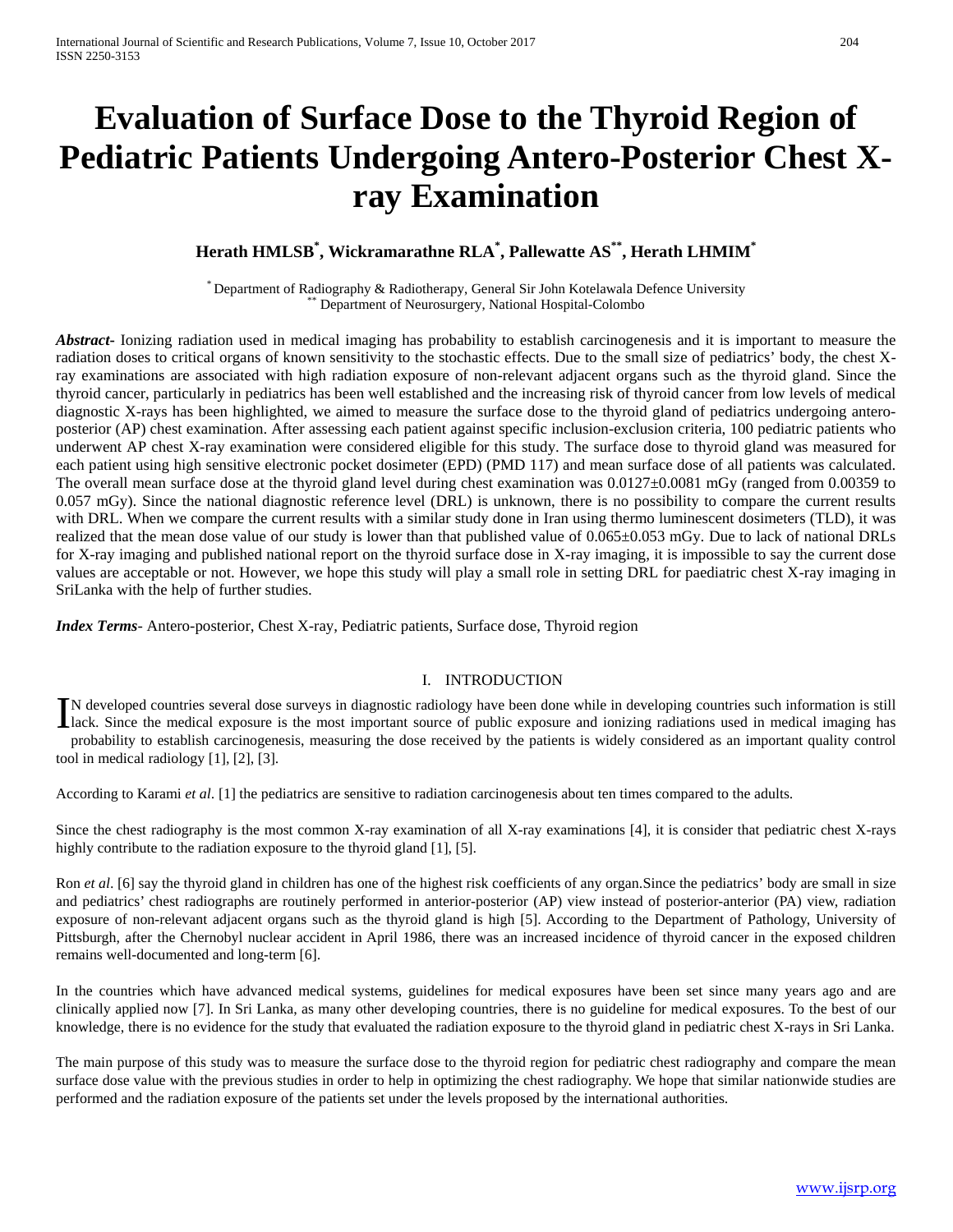# II. MATERIALS AND METHOD

### *A. Sample*

After assessing each patient against specific inclusion-exclusion criteria, 100 pediatric patients who were undergoing anteriorposterior (AP) projection of the chest X-ray were selected. Patients were considered eligible for inclusion if their ages were 12 years or younger, could cooperate to the requirements of the study and their parents gave informed consent. Other patients that did not meet our inclusion criteria were omitted from the study. Hundred pediatric patients with chest radiography were considered eligible and the standard supine AP projections were obtained.

#### *B. Ethical Considerations*

The ethical review committee of General Sir John Kotelawala Defense University approved the study protocol (grant No. RP/S/2016/11). The written consent was obtained from the parents before the study.

#### *C. Data Acquisition*

According to the international guidelines [8], the exposure field size should cranially be limited to the lower cervical area and caudally to the lower abdominal area at the level of T12/L1 vertebras with maximum variation tolerance of 2 cm in each side.

The surface dose to thyroid region was measured for each patient using high sensitive electronic pocket dosimeter (EPD) (PMD 117) with a digital display manufactured by Hitachi Aloka Medical, Ltd., Tokyo, Japan. This instrument is a best suited medical device which can measure above 20 keV of X and Gamma rays. It is a direct-reading dosimeter which displays an accumulated dose. The range of dose measurement used in the EPD varied from 1-9999 µSv. It has a silicon semiconductor detector and calibrated by Am-241 using a slab phantom. In order to prevent of physical damages, this EPD was kept inside a prepared radiolucent cloth bag. To measure the dose, EPD was placed on the neck where thyroid gland is located (at a point mid- way between the sternal notch and the cricoid cartilage in the midline) [9].

# *D. Statistical Analysis*

SPSS version 15 was used as statistical tools. P-value less than 0.001 was considered statistically significant. Comparison of average surface dose of the thyroid gland during chest radiography with the value reported by Karami *et al*. [9] in Iran using thermo luminescent dosimeters (TLD) was made using z-test.

#### III. RESULTS

Patients age was under 12 years, the average weight and height of patients were  $21.3\pm6.8$  kg (9.5 - 42) and  $121.2\pm10.7$ cm (97 - 157), respectively. The tube voltage was between 44 and 70 kVp at 3 to 6.25 mAs. The average thyroid surface dose was 0.0127±0.0081 mGy compared with the average thyroid surface dose given in the similar literature of 0.065±0.053 mGy. The result of the present study produced a statistically significant decrease in the average thyroid dose when compared with above value (P-value < 0.001).



Fig. 1. Radiation dose distribution among patients.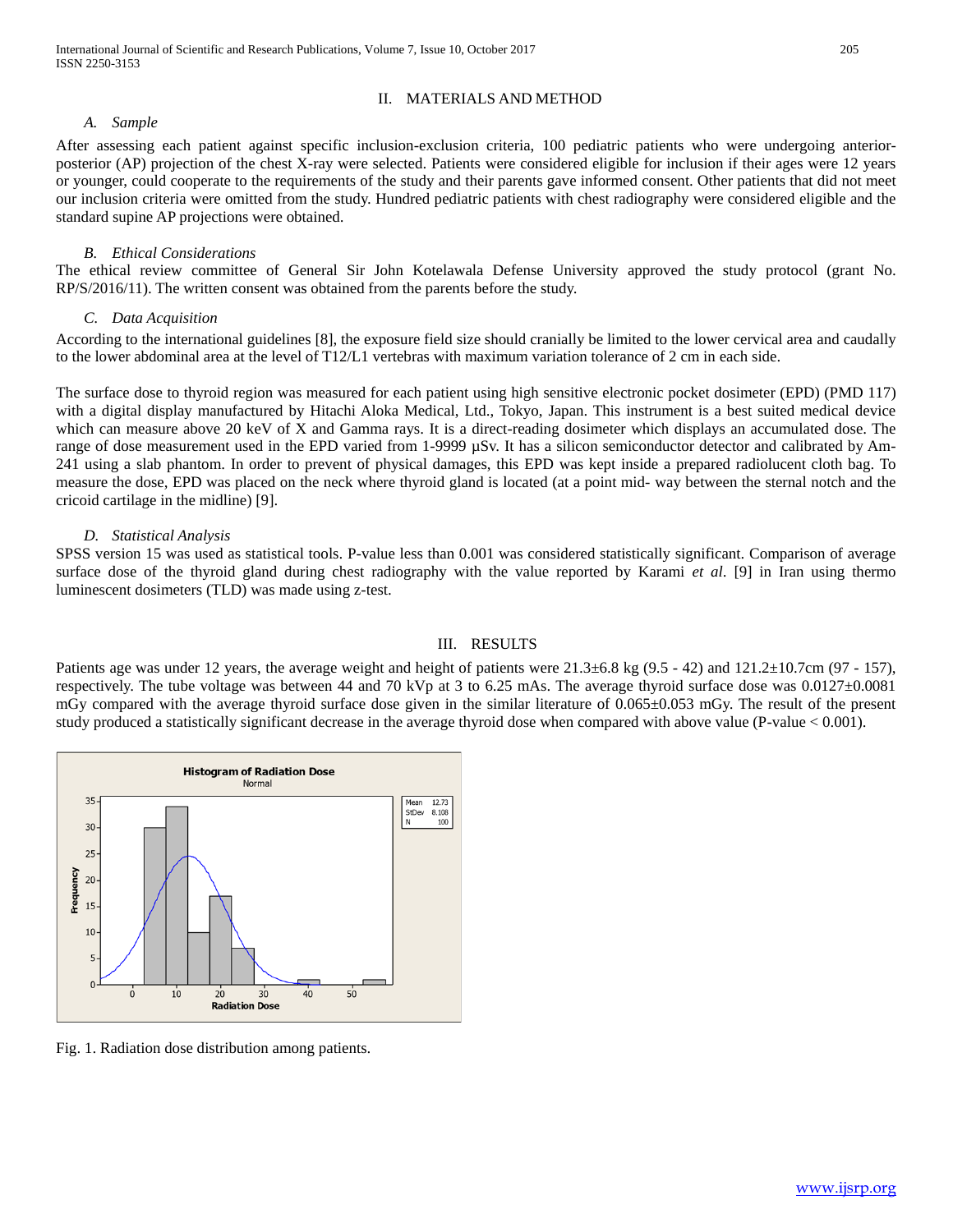# IV. DISCUSSION

Gustafsson *et al.* [10] investigated the risk of future radiation inducing malignancies due to infant and children chest radiography and highlighted that radiation induced leukemia and thyroid carcinoma constituted the greatest risk of future malignancies.

Due to the cumulative dose and stochastic risks there should be a real concern about radiation dose received by the organs when an individual undergoes multiple and more frequent X-ray examinations such as the chest X-ray that is the most frequent X-ray examination throughout the world [11]. Eisenberg *et al.* [12] and Brenner *et al.* [13] revealed that multiple procedures in an individual patient can result in a cumulative dose of more than 50 mSv per year that approachesor exceeds the levels which known as increased cancer risk.

With regards to CT scans and other diagnostic radiographies, the American Thyroid Association (ATA) recommends the use of thyroid shields when possible to protect the thyroid. These procedures may involve clinically relevant radiation doses to the thyroid, especially when more than one examination is performed, and the goal is to reduce thyroid exposure as much as feasible.

In our study, average surface dose received by thyroid region was 0.0127±0.0081 mGy and this is lower than the value of 0.065±0.053 mGy given in only one published similar study done in Iran using TLDs.

Due to lack of national diagnostic reference levels (DRL) for X-ray imaging and published national or international report on the thyroid surface dose in X-ray imaging, it is impossible to say the current dose values are acceptable or not.

However, we hope this study will play a small role in setting DRLs for paediatric chest X-ray imaging in SriLanka with the help of further studies.

# V. CONCLUSION

The measured surface doses in our study don't exceed the doses reported by Karami et al. [9]. However, as in Sri Lanka there is no national DRLs for chest X-ray examination, it is not clear whether the current dose values are acceptable or not.

The authors wish to suggest that establishing of national diagnostic reference levels is important so that the researchers can compare their work and change their attitude and philosophy. It can be concluded that the further studies should be done to establish those DRLs.

Moreover, surface dose received by thyroid gland during chest X-ray examination can be further reduced by protecting the thyroid using lead shields.

#### ACKNOWLEDGMENT

The authors wish to thank the director and the staff of Radiology unit of Lady Ridgway Pediatric hospital and all the study participants for their immense support to success this study.

#### **REFERENCES**

- [1] V. Karami, M. Zabihzadeh, A. Gilavand and N. Shams, "Survey of the Use of X-ray Beam Collimator and Shielding Tools during Infant Chest Radiography", *International Journal of Pediatrics*, vol. 4, no. 4, pp. 1637-1642, Apr. 2016.
- [2] M. Zabihzadeh and V. Karami, "Current status of the fetography: Preventing of the future radiation induced cancer", *Iran J Cancer Prev*, vol. 10, no. 1, pp. 5209, Sep. 2016.
- [3] M. Zabihzadeh and V. Karami, "The challenge of unnecessary radiological procedures", *Hong Kong J Radiol.,* vol. 19, pp. 23-24, 2016.
- [4] R. Paydar, A. Takavar, M. Kardan, A. Babakhani, M. Deevband and S. Saber, "Patient effective dose evaluation for chest X-ray examination in three digital radiography centers", *Iran J Radiat Res*, vol. 10, no. 3-4, pp. 139-143, Dec. 2012.
- [5] B. Sinnott, E. Ron and A.B. Schneider, "Exposing the thyroid to radiation: a review of its current extent, risks, and implications", *Endocrine reviews*, vol. 31, no. 5, pp. 756-773, Oct. 2010.
- [6] E. Ron, J.H. Lubin, R.E. Shore, K. Mabuchi, B. Modan, L.M. Pottern, et al., "Thyroid cancer after exposure to external radiation: a pooled analysis of seven studies", *Radiation research*, vol. 141, no. 3, pp. 259-277, 1995.
- [7] Y. Hiramatsu and S. Koga, "Guidelines for justification of diagnostic radiology", *JMAJ,* vol. 44*,* no. 11, pp. 469-472, Nov. 2001.
- [8] D. Bader, H. Datz, G. Bartal, A. Juster, K. Marks, T. Smolkin, et al., "Unintentional exposure of neonates to conventional radiography in the neonatal intensive care units", *Journal of Perinatology,* vol. 27, no. 9, pp. 579- 585, Sep. 2007.
- [9] V. Karami, Z. Mansour, G. Mehrdad, S. Nasim and Z. F. Nezhad, "Dose Reduction to the Thyroid Gland in Pediatric Chest Radiography", *International Journal of Pediatrics*, vol. 4, no. 7, pp. 1795-1802, July 2016.
- [10] M. Gustafsson and W. Mortensson, "Radiation exposure and estimate of late effects of chest roentgen examination in children", *Acta radiologica: diagnosis*, vol.